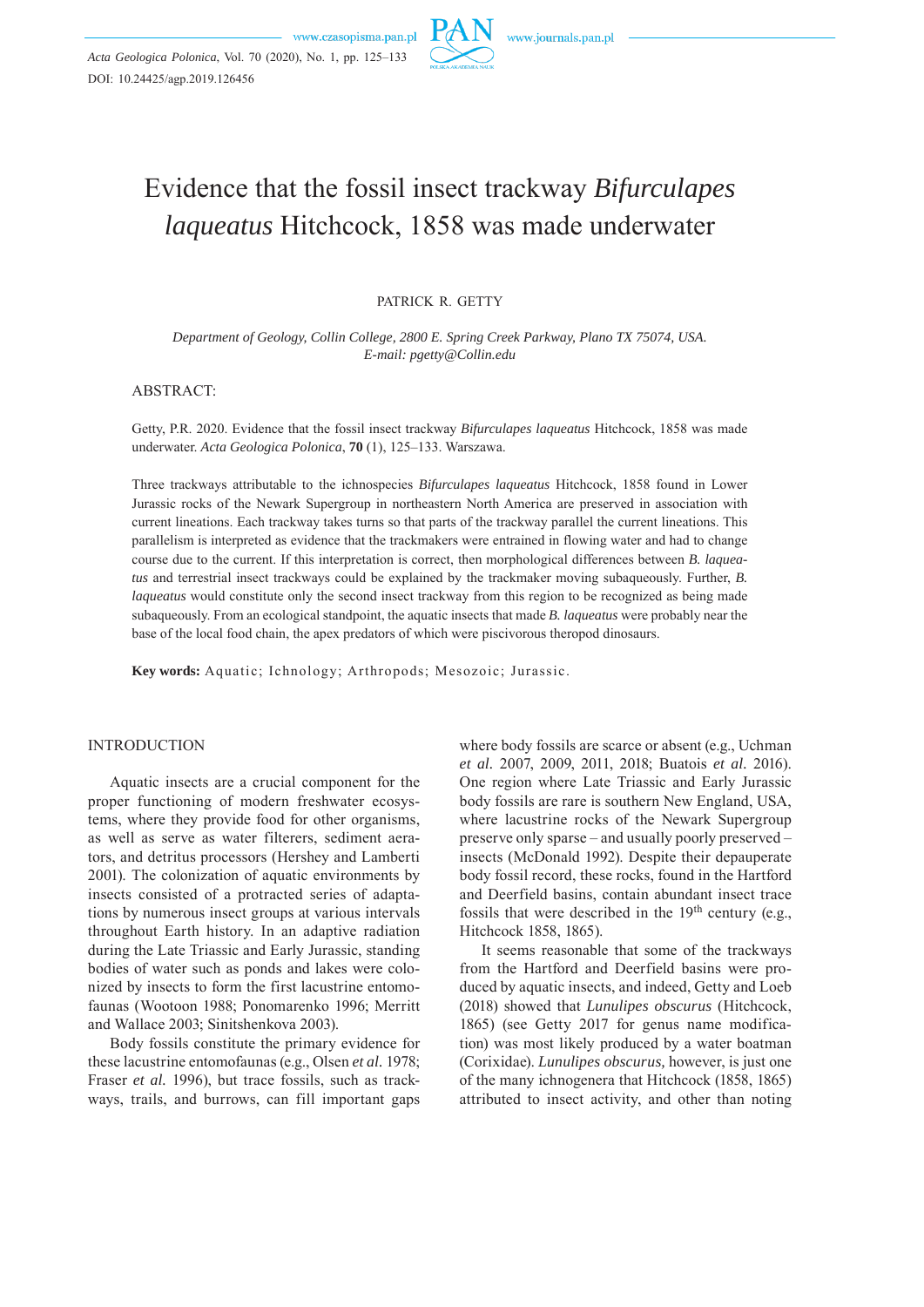

Text-fig. 1. Geological context of the *Bifurculapes* specimens illustrated in Text-fig. 2. A – Map of the contiguous 48 United States, showing southern New England shaded in black. B – Map of southern New England with lower Mesozoic rocks shaded. Sedimentary rocks are brown and igneous rocks are black. Turners Falls, Holyoke, and Wethersfield are locations from which *Bifurculapes laqueatus* Hitchcock, 1858 has been recovered regionally. Abbreviations: CT, Connecticut; MA, Massachusetts; RI, Rhode Island. C – Simplified stratigraphic columns of the Hartford and Deerfield basins. Abbreviations: EB, East Berlin Formation; FR, Fall River beds; NH, New Haven Formation; S, Sugarloaf Formation; SM, Shuttle Meadow Formation

their occurrence in lacustrine rocks (e.g., Huber *et al.* 2003), none of the ichnogenera have been evaluated to determine if they were produced underwater. (The trackways' association with lacustrine rocks is not sufficient to demonstrate that they were produced underwater because lake levels can fluctuate, and terrestrial insects can thus make trackways on lakebeds during lowstands; Minter *et al.* 2012).

Among the ways that a fossil trackway might be shown to have been produced underwater is to match its morphology with that of modern aquatic insects, as Getty and Loeb (2018) did. Yet another is to find trackways that show evidence of their maker interacting with the water in which they lived. One trackway that might have been made underwater is *Bifurculapes laqueatus*, which was described by Hitchcock (1858), and later revised by Getty (2016, 2018a) and Getty and Burnett (2019). In this paper, evidence is presented that the maker of *B. laqueatus*, which is from Lower Jurassic rocks of the Hartford and Deerfield basins, changed direction in the presence of a current (as recorded by current lineations), thus indicating that the trace was made underwater. This means that *B. laqueatus* is the trace of an insect that was part of the adaptive radiation in the Early Jurassic that formed the lacustrine entomofauna.

# GEOLOGICAL CONTEXT

The *B. laqueatus* specimens evaluated in this paper were found in the Hartford and Deerfield basins of southern New England, northeastern USA (Text-fig. 1). The basins are a part of the Newark Supergroup, which was formed as Pangea rifted prior to the opening of the Atlantic Ocean (Olsen 1978, 1997). Rifting that produced the Newark Supergroup began by the Late Triassic, continued into the Early Jurassic, and ended by the Middle Jurassic (Manspeizer and Cousminer 1988; Olsen *et al.* 1992). During rifting, the basins filled with sediments that are primarily of fluvial and lacustrine origin, as well as basaltic lavas and some volcanic ash. Throughout the time during which rifting occurred, monsoonal paleoclimate conditions predominated (Parrish 1993) and there was a long dry season (Hubert 1978).

Basin subsidence was slow during the Triassic and sedimentation was primarily fluvial, forming the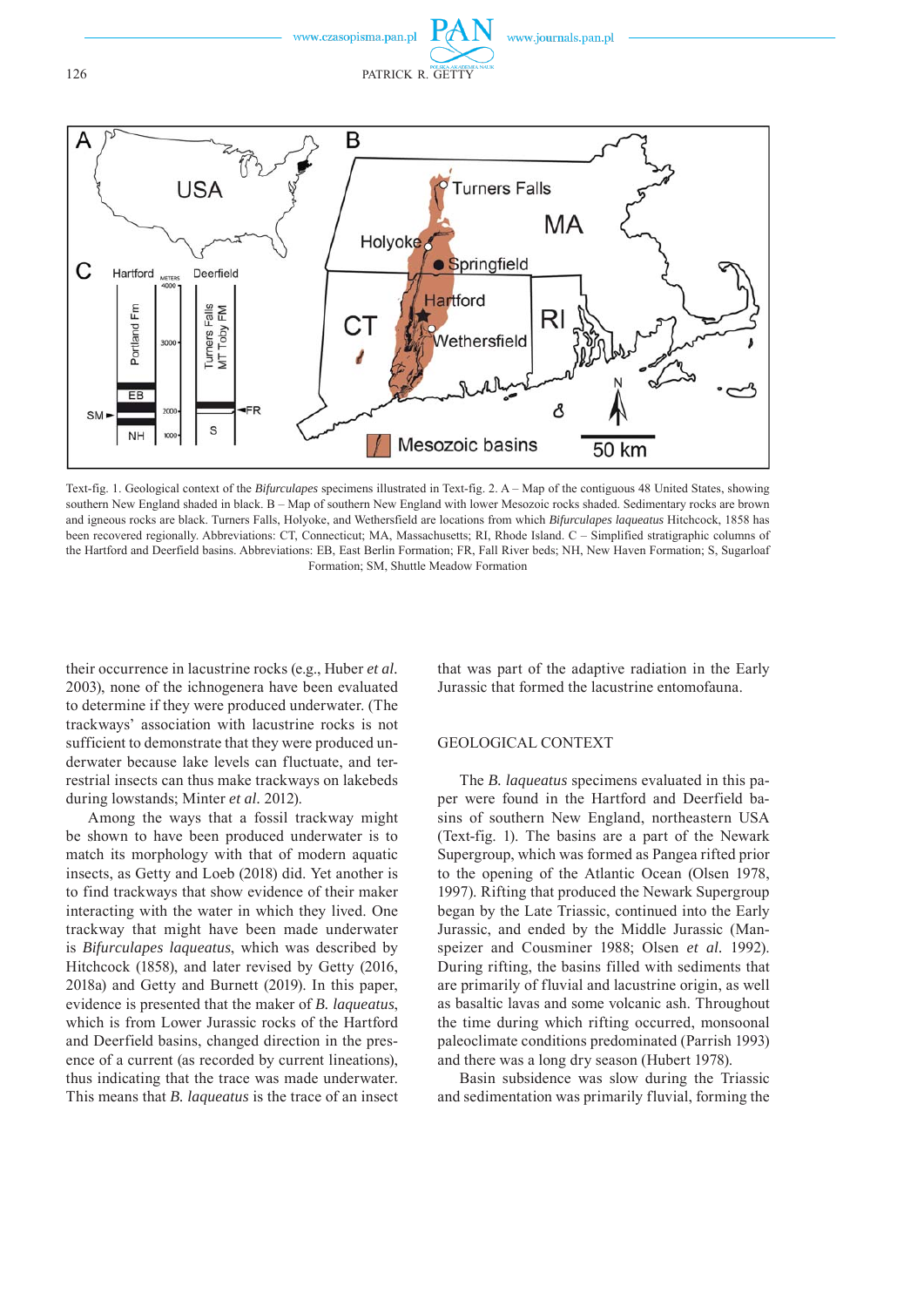$PA$ 

arkosic conglomerates of the New Haven Formation of the Hartford Basin and the Sugarloaf Formation of the Deerfield Basin (but see Weems *et al.* 2016 for an extensive synonymy of lithostratigraphic names across the Newark Supergroup basins). In the Early Jurassic, however, crustal extension rates increased, causing normal faults on the eastern edge of the basins to coalesce to form asymmetrical, east-dipping half-grabens (Schlische and Olsen 1990). Due to the asymmetry of the basin, the beds tilt and thicken eastward. Sedimentation shifted from fluvial to lacustrine as lakes occupied the basins during the time of rapid crustal extension. The lake deposits are represented by the Fall River beds and the Turners Falls Formation in the Deerfield Basin, and by the Shuttle Meadow, East Berlin, and lower Portland formations in the Hartford Basin. The Lower Jurassic lake deposits exhibit regularly repeating patterns of gray and black shale formed in deeper, permanent lakes separated by red mudstone and sandstone formed in shallower, ephemeral lakes. Olsen (1986) proposed that Milankovich cycle-influenced climate changes account for the cyclicity of the lacustrine strata, although this has been called into question by Tanner and Lucas (2015). Along with rapid subsidence in the Early Jurassic, there was a 600-ka interval of volcanism called the Central Atlantic Magmatic Province that produced basaltic lava flows (Olsen *et al.* 1996), the earliest of which have been implicated in the end-Triassic extinction event (Blackburn *et al.* 2013).

Two of the three specimens that will be discussed below (i.e., those in Text-fig. 2A, B and 2E, F) were collected from lacustrine beds of the Lily Pond locality (Hitchcock 1858, 1865), which is of Early Jurassic age and exposes rocks of the Turners Falls Formation of the Deerfield Basin. Beds at the Lily Pond locality include both ephemeral and perennial lake deposits (Olsen *et al.* 1992). The third specimen (Text-fig. 2C, D) was collected by the author from debris at a site in the Hartford Basin known locally as the Gary Gaulin dinosaur tracksite (42º11'51.74" N, 72º38'41.16" W), which exposes rocks of the East Berlin Formation. The rocks at the Gaulin site compare favorably with those that were interpreted by Gierlowski-Kordesch and Rust (1994) and Drzewiecki and Zuidema (2007) as having been formed under playa conditions, and Getty (2016, 2018b) therefore has interpreted them as playa lake deposits.

# **Institutions and abbreviations**

The specimens examined in this study are housed at the Beneski Museum of Natural History at Amherst College (Amherst, Massachusetts) and the Yale Peabody Museum of Natural History at Yale University (New Haven, Connecticut). The abbreviations for these institutions are, respectively, ACM ICH (the latter three letters indicating that the specimen is part of the ichnology collection) and YPM IP (the latter two letters indicating that the specimen is part of the invertebrate paleontology collection).

# METHODS

The slabs, as well as the trace fossils and sedimentary structures on them, were examined and photographed under low-angle light. All measurements were then taken from the photographs, which were imported into the public-domain image processing and analysis program ImageJ (Rasband 1997–2004). Trackway sinuosity was calculated by measuring the curved path of the trackway relative to its straight length.

Experimental trackways were produced both subaqueously and subaerially for comparison with the fossils. The aquatic insects, collected from ponds in Connecticut, included the giant water bug (Belostomatidae) *Belastoma flumineum* Say, 1832 and the whirligig beetle (Gyrinidae) *Dineutus discolor* Aubé, 1838*.* The subaqueous experiments were conducted using saturated clay under a shallow (0.5 to 1.0 cm) layer of water. The methodology for setting up the container in which the animals swam is described by Getty and Loeb (2018). The subaerial trackway experiments were conducted with crickets (*Acheta domestica* Linnæus, 1758) that were purchased from a local pet food store and allowed to walk across a flat bed of clean, fine-grained quartz sand.

#### OBSERVATIONS OF THE FOSSILS

# **Specimen ACM ICH 55/62** (Text-fig. 2A, B)

This specimen consists of a small medium gray slab of laminated, micaceous, silty fine-grained sand stone. As seen in plan view, the slab has five sides and has maximum dimensions of 8.5 by 5.3 cm. Traces on this slab, which include a *Bifurculapes laqueatus* [this is the type of *B. curvatus* Hitchcock, 1865, which Getty (2016) synonymized with *B. laqueatus*], as well as a fish trail called *Undichna* Anderson, 1976 and an indeterminate dinosaur claw imprint, are preserved as natural casts (the counterpart specimen, ACM ICH 55/52, preserves the traces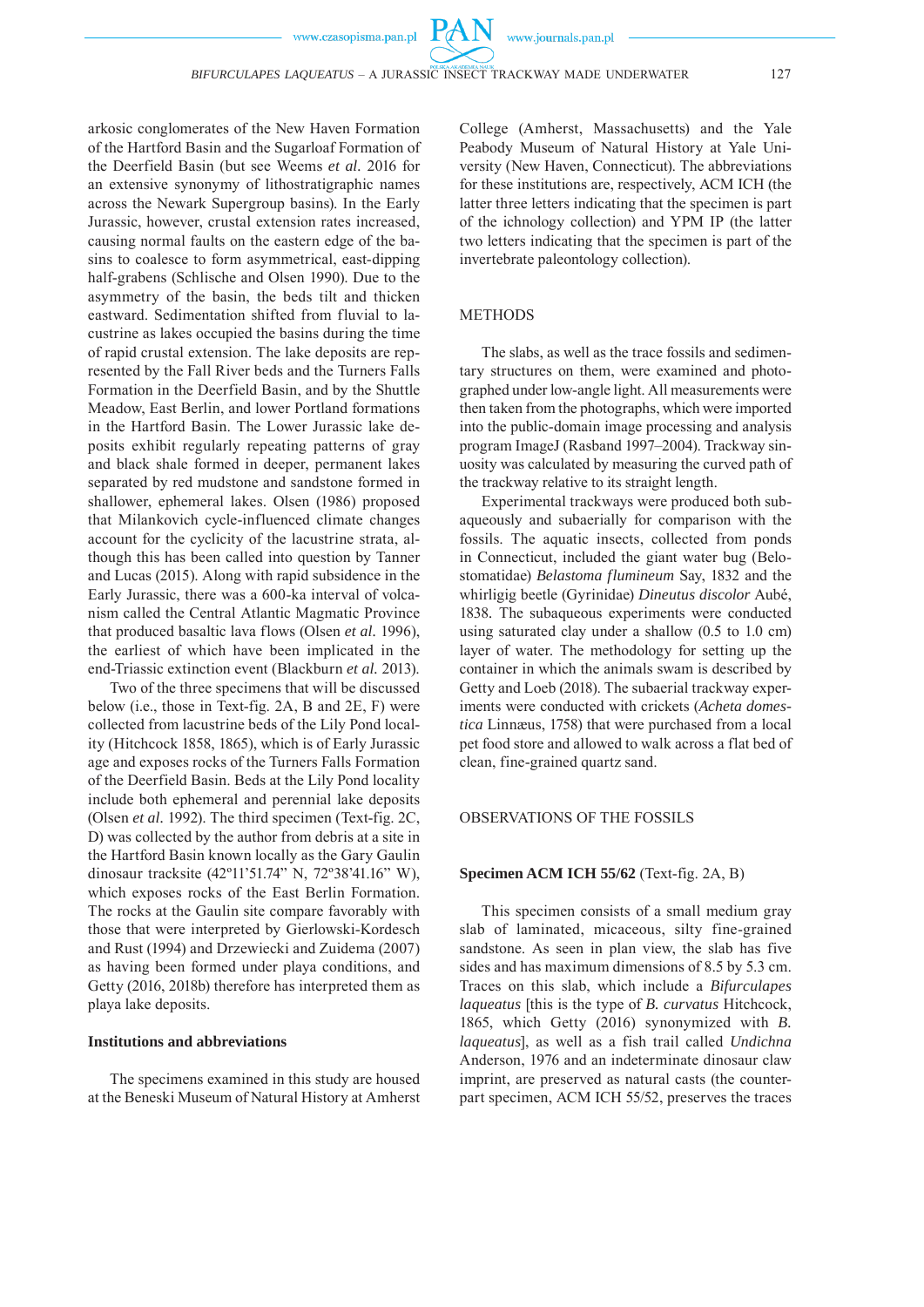www.journals.pan.pl



Text-fig. 2. *Bifurculapes laqueatus* Hitchcock, 1858 exhibiting evidence of trackmaker interaction with flowing water. A, B – Photograph and interpretive drawing of trackway on ACM ICH 55/62. C, D – Photograph and interpretive drawing of trackway on ACM ICH 305. E, F – Photograph and interpretive drawing of trackway on YPM IP 160379. The lines with double arrowheads in the photographs indicate the orientation of the long axes of the current lineations; the arrows in the interpretive drawings indicate the direction of travel for the trackmaker. Scale bars are 10 mm

as molds). Beside the laminations, sedimentary structures preserved on the slab include faint, parallel and undulatory marks that are broadly U-shaped in cross section. These U-shaped structures are up to 3 mm wide and up to 51 mm long. They vary in width (all widen in the same direction), and fade out at their ends. In places, troughs give way to ridges, and vice versa. The *B. laqueatus,* which is 8.6 cm long around its curves, has a straight length of 8.1 cm, and thus a sinuosity of 1.06. It makes two turns, which divides the trackway into three segments. The central part of the trackway is at a 19º oblique angle to the U-shaped sedimentary structures, whereas the beginning and end segments of the trackway are more strongly oblique, at 49º and 53º respectively, relative to the U-shaped structures. The trackway becomes asymmetric in the vicinity of the first turn in that the tracks within the series become more widely spaced from each other on the left side of the trackway than on the right; some of the inner tracks on the right side of the trackway are nearly on the trackway midline. Tracks on the outside of the trackway, especially near the turns, are markedly longer than others.

# **Specimen ACM ICH 305** (Text-fig. 2C, D)

This specimen consists of a small brownish gray slab of laminated, micaceous, silty fine-grained sandstone. The slab is triangularly shaped and has maximum dimensions of 16.5 by 13.5 cm. A single *Bifurculapes* is preserved as a natural cast on the slab. The trackway is rather irregular, but series of two tracks can be discerned, so it can be attributed to *B. laqueatus*. Additional sedimentary structures include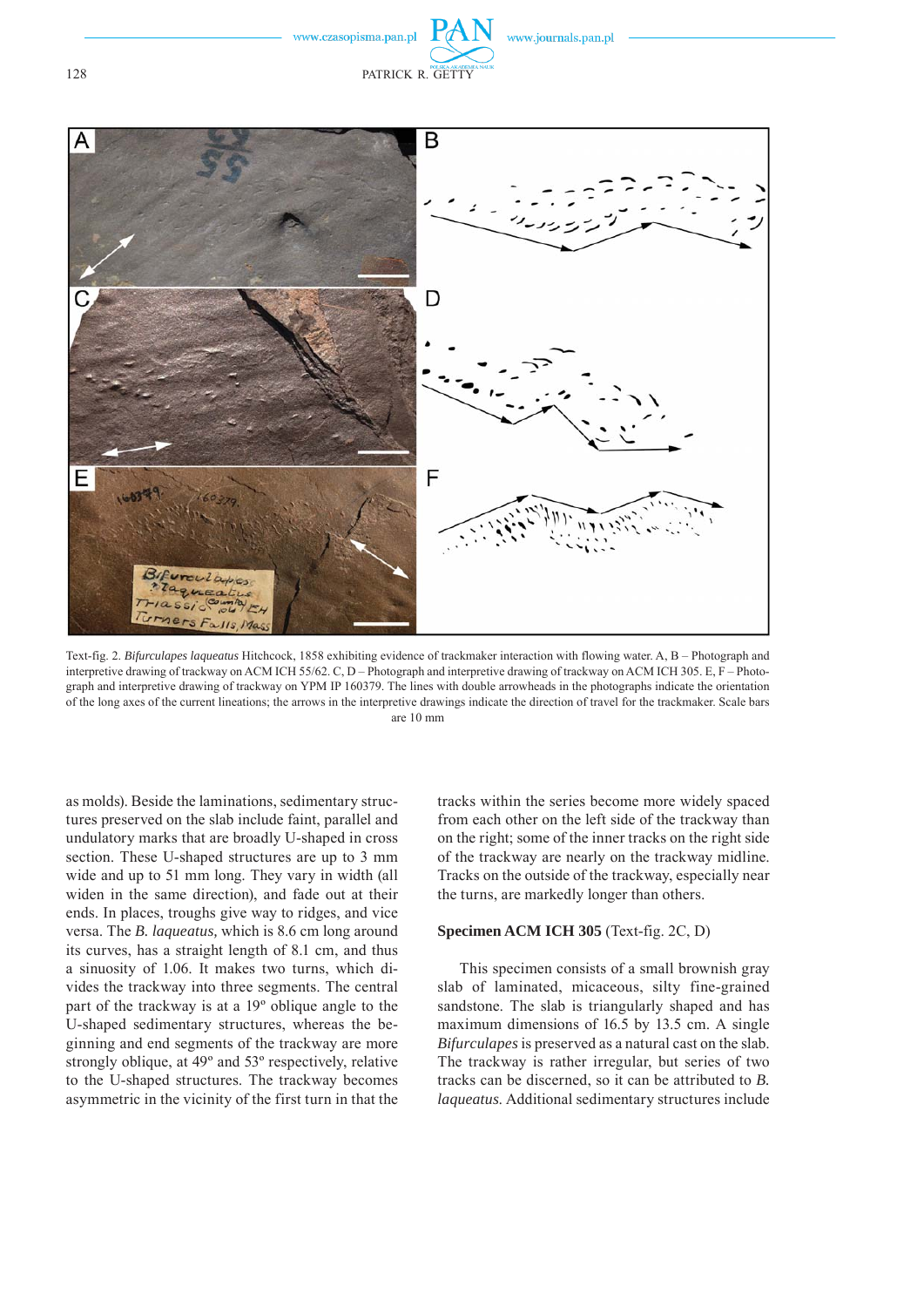$PA$ 

desiccation cracks preserved on the bed top, as well as faint, parallel, and undulatory structures that occur on three laminae on the bottom of the slab. These are, like the structures on ACM ICH 55/62, broadly U-shaped in cross section and fade out at their ends. They are up to 5 mm wide and have lengths of up to 40 mm, although they were longer because their ends are not preserved on the slab. The *B. laqueatus* is 6.0 cm long and has a straight length of 5.6 cm, which gives a sinuosity of 1.07. It takes three abrupt turns, thus dividing it into four segments. These segments are oriented 31º, 0º, 39º, and 11º, respectively, relative to the U-shaped sedimentary structures. The trackway is markedly asymmetric and the tracks on the outside of the turns are strongly curved.

# **Specimen YPM IP 160379** (Text-fig. 2E, F)

This specimen is a small, brown, rectangular slab measuring 12.1 by 13.5 cm, and is composed of laminated, micaceous, silty fine-grained sandstone. There are faint, parallel, and undulatory U-shaped structures on the slab. These structures are more pronounced on the bottommost lamina, but also occur on an overlying lamina on which a single trackway, which was previously attributed to *B.*? *laqueatus*, is preserved. The U-shaped structures are up to 6 mm wide. They fade out at their preserved ends, but due to their occurrence on the edge of the slab their total lengths cannot be measured. The trackway is 8.4 cm long and is preserved as a natural cast. It exhibits three directional changes, which divides it into four segments. The straight length distance of the trackway is 8.0 cm, and therefore it has a sinuosity index of 1.05. The segments are oriented at 48º, 0º, 39º, and 15º with respect to the U-shaped sedimentary structures. The trackway exhibits asymmetry in that the inner tracks from the track series often overlap the trackway midline.

#### INTERPRETATIONS

The faint, U-shaped sedimentary structures on ACM ICH 55/62, ACM ICH 305, and YPM IP 160379 are similar in size and overall morphology to current lineations (Allen 1964; Stow 2005), and are consequently interpreted as such herein. Further support for this interpretation comes from the observation that in continental systems, such structures are often associated with strongly seasonal climates in which precipitation peaks at certain times of year (Fielding 2006), and, as was noted previously, these conditions

prevailed during the time that the sediments of the Hartford and Deerfield basins were laid down (e.g., Hubert 1978; Parrish 1993). Experimental data show that current lineations form in plane-bedded silt and sand in the upper flow regime (Allen 1964; Nichols 1999), and therefore the beds on which the trackways were impressed were deposited by fast-flowing currents.

The question then becomes when the trackways were made relative to the deposition of the sediments by the current. It is possible that the trackways were made after the flow had died down, or even subaerially after the water had evaporated. For example, terrestrial insects could have paralleled the current lineations to feed on detritus that settled in troughs, but this possibility seems unlikely because no such detritus is actually preserved in the troughs. Further, as Uchman *et al.* (2018) argued for trackways produced in Pleistocene glacial lakes, the asymmetry of the trackways is suggestive of the animals interacting with flowing water. It seems more plausible, then, that the animals were underwater and moving oblique to the flow, which caused them to drift slightly and have to change directions in order to stay on course.

# **SIGNIFICANCE**

The recognition that the trackways preserved on ACM ICH 55/62, ACM ICH 305, and YPM IP 160379 were produced underwater is significant for two reasons. First, it provides a possible explanation as to why two insect trackways common in the Hartford and Deerfield basins that were made by insects – *B. laqueatus* and *Lithographus hieroglyphicus* Hitchcock, 1858 – look so much different from each other. The latter ichnospecies is commonly regarded as having been made subaerially (e.g., Davis *et al.* 2007), but the former might have been produced subaqueously. To argue that *B. laqueatus* was made underwater requires the extrapolation of subaqueous locomotion to other *B. laqueatus* that are not associated with current lineations. Whereas this might seem like a stretch at first, there is evidence to support this extrapolation. For example, much larger, but morphologically similar trackways from the Cretaceous of Spain that were originally attributed to *Hamipes didactylus* Hitchcock, 1858 by de Gilbert *et al.* (2000) and later reassigned to *Bifurculapes* isp. (Getty 2018a), were formed in subaqueous settings that lack evidence of subaerial exposure. Similarly, Uchman *et al.* (2009, fig. 5b–c) illustrated trackways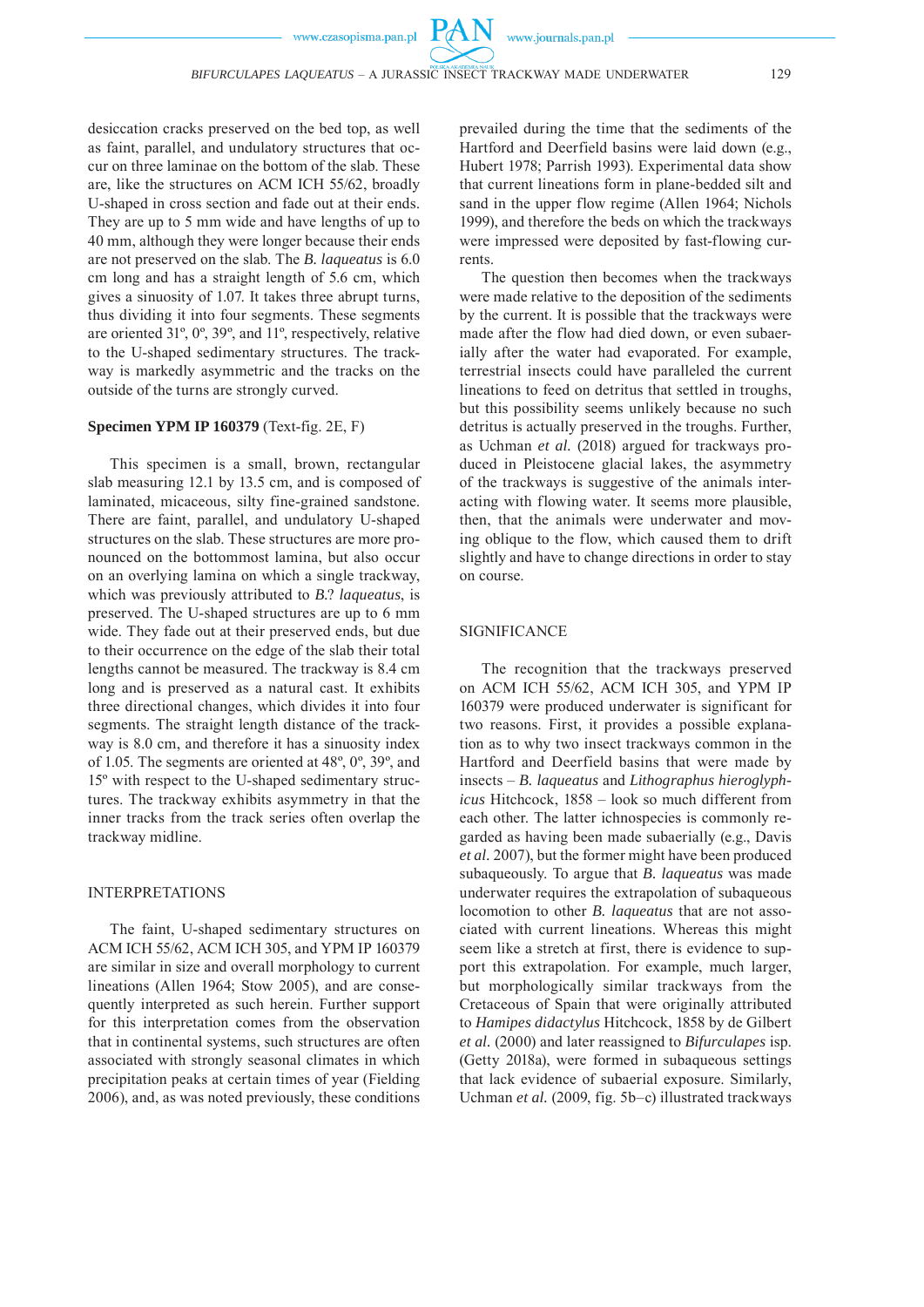130 PATRICK R. GETTY

that were made in glacial lake sediments that, although attributed to *Warvichnium ulbrichi* Walter, 1985 strongly resemble *B. laqueatus*.

Second, the recognition that *B. laqueatus* was made underwater provides invaluable context for understanding the ecosystem of the Early Jurassic Hartford and Deerfield basins. Numerous researchers (e.g., Wright 1997; Farlow and Galton 2003; Getty 2005; Getty *et al.* 2012, 2015) have suggested, based on ichnological data, that terrestrial carnivorous dinosaurs were more numerous than herbivores in these basins. In order to address this issue, some researchers (e.g., Olsen 2010) have proposed that the carnivores ate fish. Considering that fish body fossils are incredibly numerous in black shales (McDonald 1992), and that their trails are found at localities with dinosaur tracks (Getty 2018b), this explanation is reasonable. Nonetheless, this raises the question of what the fishes were eating. Coprolites indicate that large fishes, such as the coelacanth *Diplurus* Newberry, 1878 ate smaller ones, and the small fishes must have consumed invertebrates such as insects (McDonald 1992). *Bifurculapes laqueatus* is, along with *L. obscurus,* the work of insects that could have served as a food source for the smaller fish. Given that *B. laqueatus* is significantly more common than *L. obscurus* (only 11 trackways of the latter are known; Getty and Loeb 2018), the *B. laqueatus* trackmaker probably would have been a more important part of the Early Jurassic lacustrine food chain in these basins.

# IDENTIFYING POSSIBLE TRACKMAKERS

Getty (2016) summarized previous researchers' hypotheses regarding the makers of *Bifurculapes*, which include crustaceans and insects, and evaluated different hypotheses. In particular, he favored an insect maker for *B. laqueatus* because of general similarities the fossils had with darkling beetle trackways illustrated by Eiseman and Charney (2010). These were produced subaerially and therefore it was implied that *B. laqueatus* had been made subaerially as well. Differences between the modern and fossil trackways, such as the longest track being on the inside of the track series in the modern trackways, and on the outside of the trackway in the fossils, were not explained. These differences were confirmed by observing additional modern trackways in the literature (e.g., Gutteridge 2017, p. 45), and by producing trackways with crickets (*Acheta domestica*) in fine, subaerial sand (Text-fig. 3). The recognition that *B. laqueatus* was made underwater provides a potential explanation for why the fossil trackways differ from the modern ones.

The *B. laqueatus* maker remains unidentified, although some groups of aquatic insects can be ruled out based on experimental results. For example,



Text-fig. 3. Fossil and modern trackways for comparison. A, B – Photograph and interpretive drawing of *Bifurculapes laqueatus* Hitchcock, 1858 on ACM ICH 300. C, D – Photograph and interpretive drawing of an experimentally produced trackway made by a cricket (*Acheta domestica* Linnæus, 1758) subaerially in fine-grained sand. Scale bars are 10 mm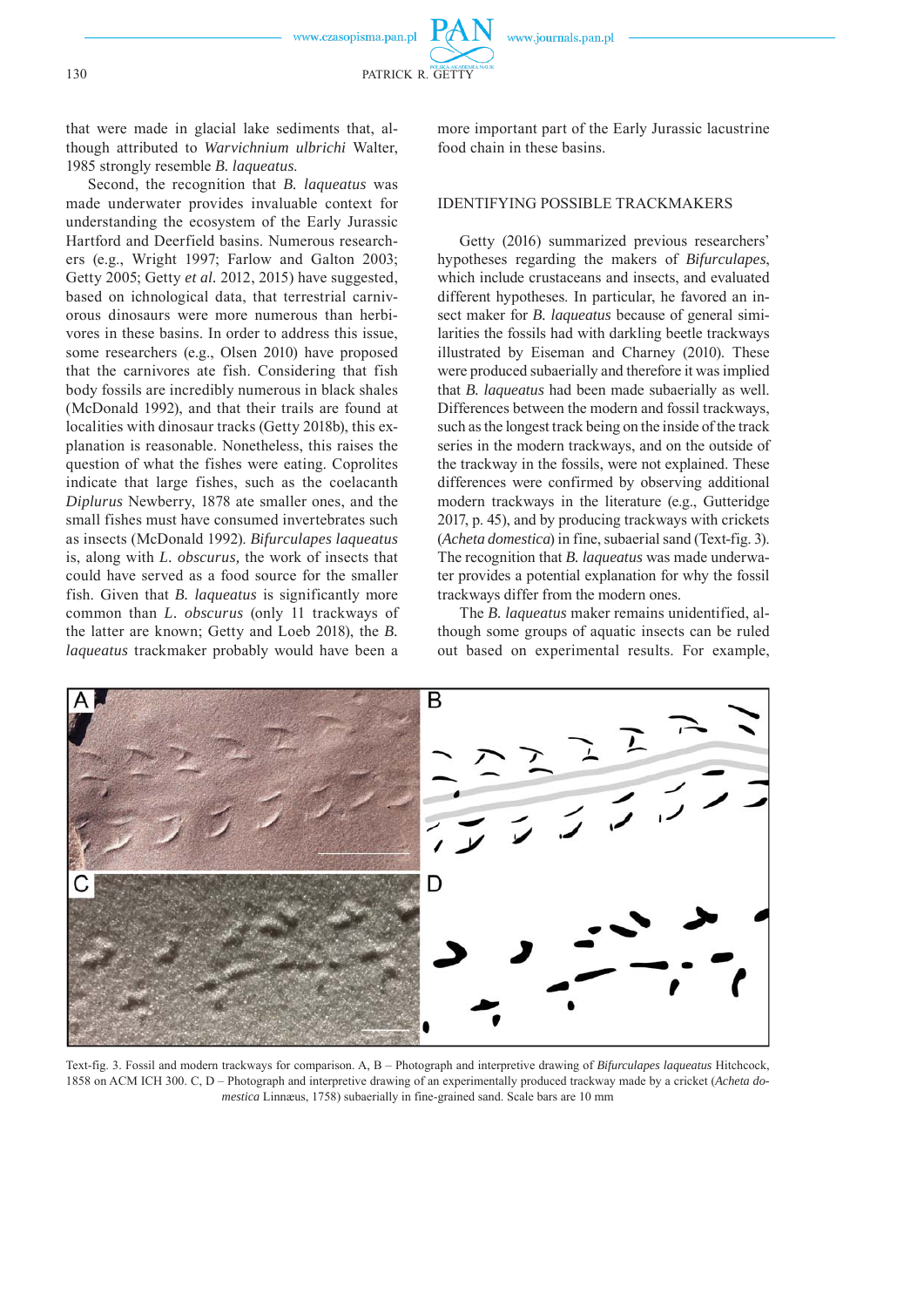

Text-fig 4. Experimentally produced aquatic insect trackways for comparison to *Bifurculapes laqueatus* Hitchcock, 1858. A, B – Photograph and interpretive drawing of a trackway produced by the giant water bug (Belostomatidae) *Belastoma flumineum* Say, 1832. C, D – Photograph and interpretive drawing of a trackway made by the whirligig beetle (Gyrinidae) *Dineutus discolor* Aubé, 1838. Coin in A is 19.05 mm; scale bar in C is 10 mm

trackways of predaceous diving beetles (Dytiscidae), water boatmen (Corixidae), and backswimmers (Notonectidae) were figured by Getty and Loeb (2018) and do not resemble *B. laqueatus.* Neither do the trackways of giant water bugs (Belostomatidae) or whirligig beetles (Gyrinidae), which are shown in Text-fig. 4. Given the major radiation of aquatic insects in the Late Triassic and Early Jurassic, significant work would need to be done to identify the maker, and it would require the study of body fossils because some of the groups are extinct and therefore cannot be used in experiments.

#### **Acknowledgments**

I am indebted to Sebastian Dalman for bringing the Gary Gaulin Dinosaur Track Site to my attention, and to Gary and Laurie Gaulin for granting me permission to collect and study fossils from their property. I thank Anjali Fernandes for helping to identify the current lineations. I am grateful to Hayley Singleton of the Beneski Museum of Natural History for allowing me to examine specimens in her care, and for accessioning ACM ICH 305 into the museum's collections. I appreciate the efforts of former University of Connecticut student Sam Loeb for assisting with the aquatic insect experiments, and the efforts of Collin College students Jack Simon and Matthew Ward for conducting the cricket trackway experiments. Finally, I thank Luis Buatois and Alfred Uchman for reviewing the manuscript.

# REFERENCES

- Allen, J.R.L. 1964. Primary current lineation in the lower Old Red Sandstone (Devonian), Anglo-Welsh Basin. *Sedimentology*, **3**, 89–108.
- Anderson, A.M. 1976. Fish trails from the Early Permian of South Africa. *Palaeontology*, **19**, 397–409.
- Aubé, C. 1838. Species général des Hydrocanthares et Gyriniens, par le docteur Ch. Aubé; pour faire suite au species general des Coléoptères de la collection de M. Le Comte Dejean, 804 p. Libraires-editeurs; Paris.
- Blackburn, T.J., Olsen, P.E., Bowring, S.A., McLean, N.M., Kent, D.V., Puffer, J., McHone, G., Rasbury, E.T. and Et-Touhami, M. 2013. Zircon U-Pb geochronology links the end-Triassic extinction with the Central Atlantic Magmatic Province. *Science*, **340**, 941–945.
- Buatois, L.A., Labandeira, C.C., Mángano, M.G., Cohen, A. and Voigt, S. 2016. The Mesozoic lacustrine revolution. In: Mángano, M.G. and Buatois, L.A. (Eds), The Trace Fossil Record of Major Evolutionary Events, pp. 179–263. Springer; Dordrecht.
- Davis, R.B., Minter, N.J. and Braddy, S.J. 2007. The neoichnology of terrestrial arthropods. *Palaeogeography*, *Palaeoclimatology*, *Palaeoecology*, **255**, 284–307.
- Drzewiecki, P.A. and Zuidema, S. 2007. Sequence stratigraphy of playa and perennial lake deposits, Jurassic East Berlin Formation, central Connecticut. *Northeastern Geology and Environmental Sciences*, **29**, 49–68.
- Eiseman, C. and Charney, N. 2010. Tracks and Sign of Insects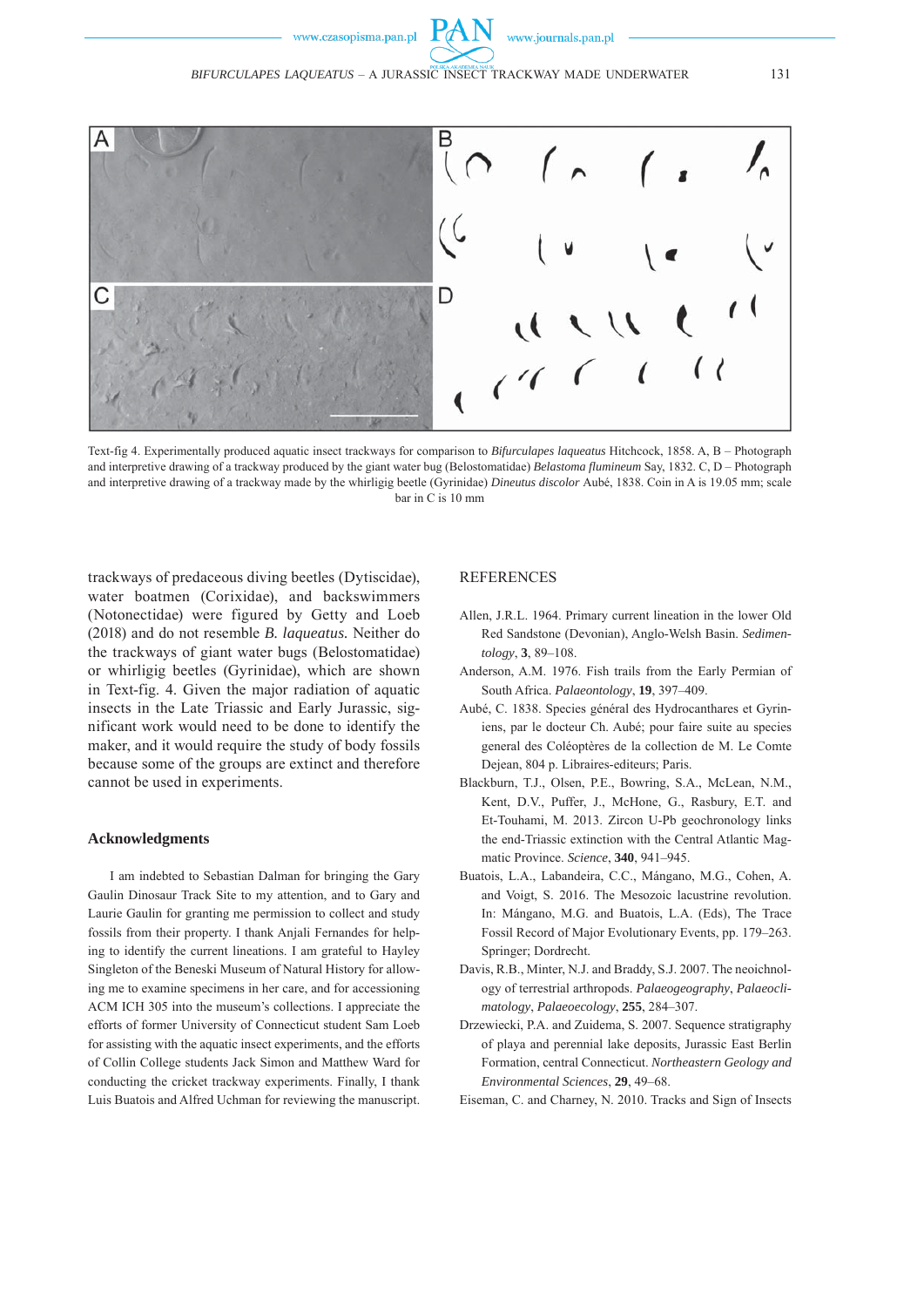

132 PATRICK R. GETTY

and Other Invertebrates: A Guide to North American Species, 582 p. Stackpole Books; Mechanicsburg.

- Farlow, J.O. and Galton, P.M. 2003. Dinosaur trackways of Dinosaur State Park, Rocky Hill, Connecticut. In: Letourneau, P.M. and Olsen, P.E. (Eds), The Great Rift Valleys of Eastern North America, Volume 2: Sedimentology, Stratigraphy, and Paleontology, pp. 248–263. Columbia University Press; New York.
- Fielding, C.R. 2006. Upper flow regime sheets, lenses and scour fills: extending the range of architectural elements for fluvial sediment bodies. *Sedimentary Geology*, **190**, 227–240.
- Fraser, N.C., Grimaldi, D.A., Olsen, P.E. and Axsmith, B. 1996. A Triassic Lagerstätte from eastern North America. *Nature*, **380**, 615–619.
- Getty, P.R. 2005. Excavated and *in situ* dinosaur footprints from the Murray Quarry (Early Jurassic, East Berlin Formation), Holyoke, Massachusetts, USA. *Ichnos*, **12**, 163–178.
- Getty, P.R. 2016. *Bifurculapes* Hitchcock 1858: a revision of the ichnogenus. *Atlantic Geology*, **52**, 247–255.
- Getty, P.R. 2017. *Lunulipes*, a replacement name for the trace fossil *Lunula* Hitchcock, 1865, preoccupied. *Journal of Paleontology*, **91**, 577.
- Getty, P.R. 2016. *Bifurculapes* Hitchcock 1858: a revision of the ichnogenus. *Atlantic Geology*, **52**, 247–255.
- Getty, P.R. 2018a. Revision of the Early Jurassic arthropod trackways *Camurichnus* and *Hamipes*. *Boletín de la Sociedad Geológica Mexicana*, **70**, 281–292.
- Getty, P.R. 2018b. The fish trail *Undichna* from playa lake deposits of the Early Jurassic East Berlin Formation, Holyoke, Massachusetts. In: Lucas, S.G. and Sullivan, R.M. (Eds), Fossil Record 6. *New Mexico Museum of Natural History and Science Bulletin*, **80**, 219–224.
- Getty, P.R. and Burnett, J.B. 2019. *Conopsoides* Hitchcock 1858: an ichnological chimera of *Acanthichnus* and *Bifurculapes*. *Atlantic Geology*, **55**, 389–398.
- Getty, P.R., Hardy, L. and Bush, A.M. 2015. Was the *Eubrontes* track maker gregarious? Testing the herding hypothesis at Powder Hill Dinosaur Park, Middlefield, Connecticut. *Bulletin of the Peabody Museum of Natural History*, **56**, 95–106.
- Getty, P.R., Judge, A., Csonka, J. and Bush, A.M. 2012. Were early Jurassic dinosaurs gregarious? Reexamining the evidence from Dinosaur Footprint Reservation in Holyoke, Massachusetts. In: Thomas, M. (Ed.), Guidebook for Fieldtrips in Connecticut and Massachusetts. Northeast Section Geological Society of America Meeting 2012. State Geological and Natural History Survey of Connecticut, Guidebook Number 9, pp. A1–A18. Hartford.
- Getty, P.R. and Loeb, S.B. 2018. Aquatic insect trackways from Jurassic playa lakes: Reinterpretation of *Lunulipes obscurus* (Hitchcock, 1865) based on neoichnological experiments. *Palaeodiversity*, **11**, 1–10.

Gierlowski-Kordesch, E. and Rust, B.R. 1994. The Jurassic

East Berlin Formation, Hartford Basin, Newark Supergroup (Connecticut and Massachusetts): a saline lake-playa-alluvial plain system. In: Renaut, R.W. and Last, W.M. (Eds), Sedimentology and Geochemistry of Modern and Ancient Saline Lakes, SEPM Special Publication No. 50, pp. 249–265. Society for Sedimentary Geology; Tulsa.

- Gilbert, J.M. de, Fregenal-Martínez, M.A., Buatois, L.A. and Mángano, M.G. 2000. Lower Cretaceous lacustrine conservation deposits, El Montsec, Spain. *Palaeogeography*, *Palaeoclimatology*, *Palaeoecology*, **156**, 89–101.
- Gutteridge, L. 2017. Invertebrates of Southern Africa and Their Tracks and Signs, 409 p. Jacana Media; Johannesburg.
- Hershey, A.E. and Lamberti, G.A. 2001. Aquatic insect ecology. In: Thorp, J.P. and Covich, A.P. (Eds), Ecology and Classification of North American Freshwater Invertebrates, 2nd edition, pp. 733–775. Academic Press; New York.
- Hitchcock, E. 1858. Ichnology of New England. A Report on the Sandstone of the Connecticut Valley, Especially its Fossil Footmarks, 220 p. William White; Boston.
- Hitchcock, E. 1865. Supplement to the Ichnology of New England. A report to the Government of Massachusetts, in 1863, 96 p. Wright and Potter; Boston.
- Huber, P., McDonald, N.G. and Olsen, P.E. 2003. Early Jurassic insects from the Newark Supergroup, northeastern United States. In: Letourneau, P.M. and Olsen, P.E. (Eds), The Great Rift Valleys of Eastern North America, Volume 2: Sedimentology, Stratigraphy, and Paleontology, pp. 206– 223. Columbia University Press; New York.
- Hubert, J.F. 1978. Paleosol caliche in the New Haven Arkose, Newark Group, Connecticut. *Palaeogeography*, *Palaeoclimatology*, *Palaeoecology*, **24**, 151–168.
- Linnæus, C. 1758. Systema Naturae per regna tria naturae, secundum classes, ordines, genera, species, cum characteribus, differentiis, synonymis, locis. Tomus I. Editio decima, reformata, 824 p. Laurentius Salvius; Holmiae.
- Manspeizer, W. and Cousminer, H.L. 1988. Late Triassic–Early Jurassic synrift basins of the U.S. Atlantic margin. In: Sheridan, R.E. and Grow, J.A. (Eds), The Atlantic Continental Margin–U.S. The Geology of North America I2, pp. 197– 216. Geological Society of America; Boulder.
- McDonald, N.G. 1992. Paleontology of the early Mesozoic (Newark Supergroup) rocks of the Connecticut Valley. *North eastern Geology*, **14**, 185–200.
- Merritt, R.W. and Wallace, J.B. 2003. Aquatic habitats. In: Resh, V.H. and Cardé, R.T. (Eds), Encyclopedia of Insects, pp. 45–56. Academic Press; New York.
- Minter, N.J., Lockley, M.G., Huh, M., Hwang, K.-G. and Kim, J.Y. 2012. *Lithographus,* an abundant arthropod trackway from the Cretaceous Haenam tracksite of Korea. *Ichnos*, **19**, 115–120.
- Newberry, J.S. 1878. Description of new fossil fishes from the Trias of New Jersey and Connecticut. *Annals of the New York Academy of Science*, **1**, 127–128.